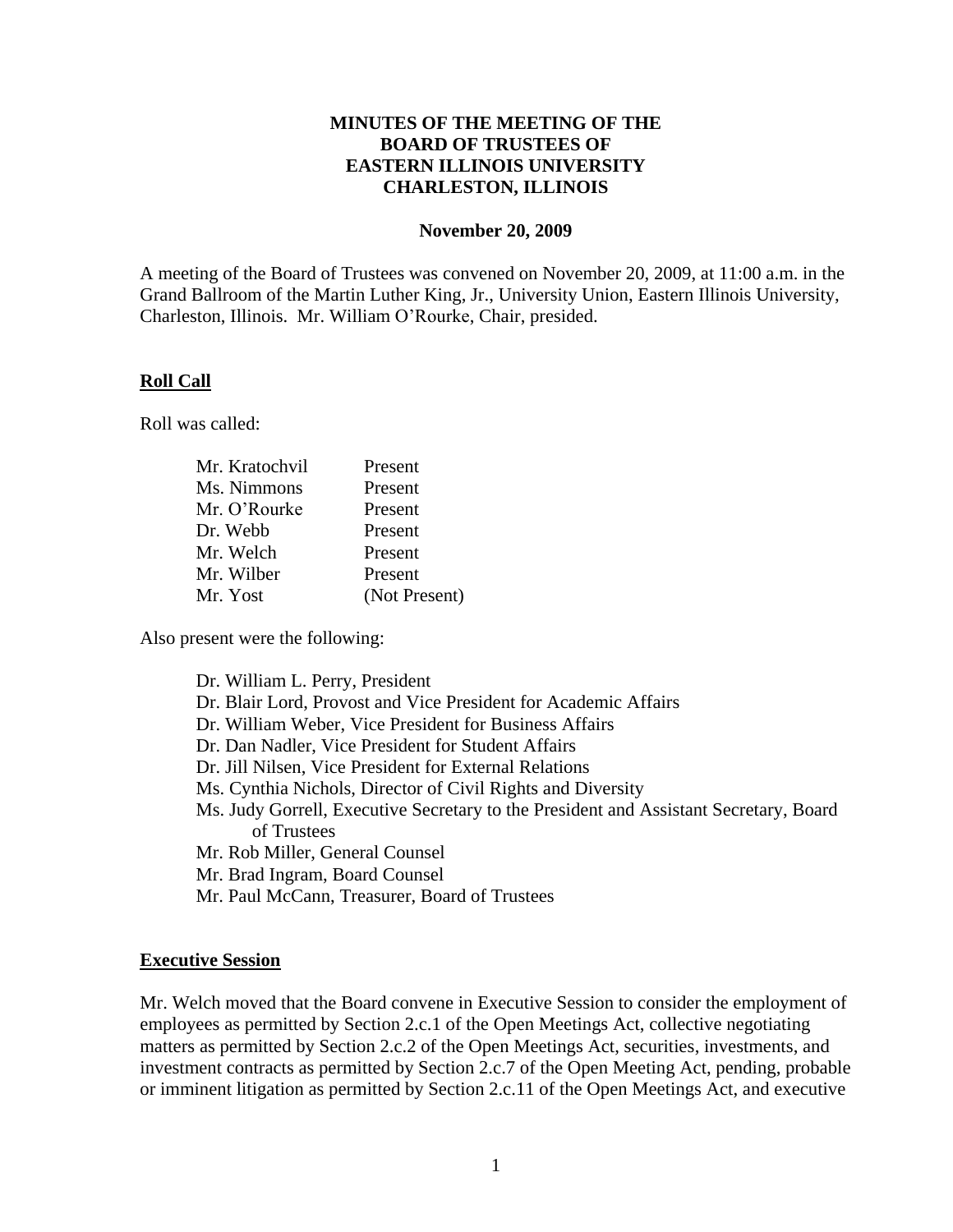session minutes as permitted by Section 2.c.21 of the Open Meetings Act. Mr. Kratochvil seconded the motion.

Roll was called and the vote was as follows:

| Mr. O'Rourke   | Yes |
|----------------|-----|
| Mr. Kratochvil | Yes |
| Ms. Nimmons    | Yes |
| Mr. Welch      | Yes |
| Dr. Webb       | Yes |
| Mr. Wilber     | Yes |
|                |     |

Motion carried.

Mr. Welch moved to reconvene in Open Session. Mr. Wilber seconded the motion.

Roll was called and the vote was as follows:

| Mr. O'Rourke   | Yes        |
|----------------|------------|
| Mr. Kratochvil | Yes        |
| Ms. Nimmons    | Yes        |
| Mr. Welch      | Yes        |
| Dr. Webb       | Yes        |
| Mr. Wilber     | <b>Yes</b> |
|                |            |

Motion carried.

The Board of Trustees Meeting reconvened in Open Session at 1:00 p.m.

### **Action Items**

1. Mr. Kratochvil moved to approve the minutes of the Board Meetings on September 4, 2009 and October 17, 2009. Ms. Nimmons seconded the motion.

Roll was called and the vote was as follows:

| Yes |
|-----|
| Yes |
| Yes |
| Yes |
| Yes |
| Yes |
|     |

Motion carried.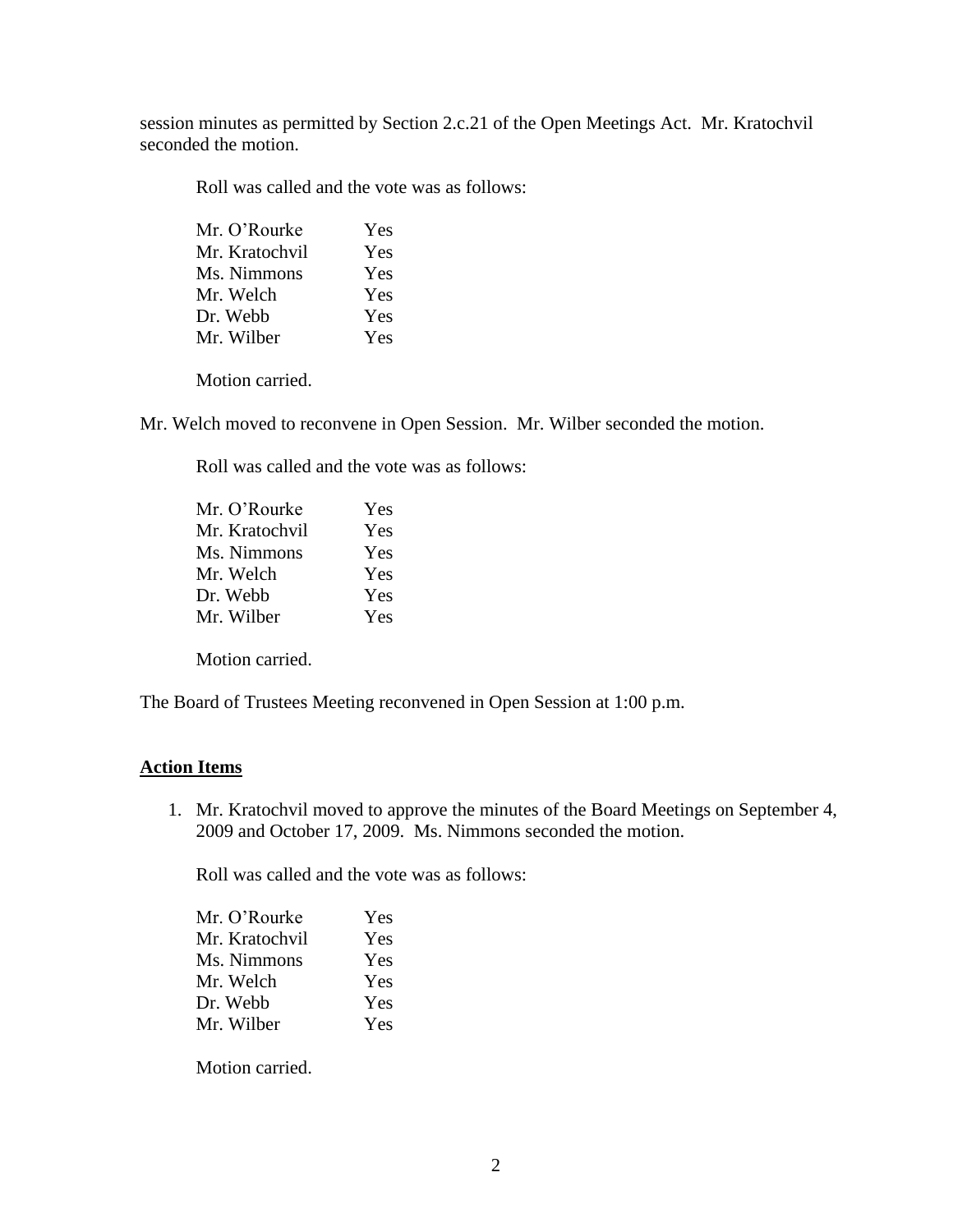2. Ms. Nimmons moved to approve the executive session minutes for release for the sessions held in 2006 and 2007. Mr. Wilber seconded the motion.

Roll was called and the vote was as follows:

| Mr. O'Rourke   | Yes |
|----------------|-----|
| Mr. Kratochvil | Yes |
| Ms. Nimmons    | Yes |
| Mr. Welch      | Yes |
| Dr. Webb       | Yes |
| Mr. Wilber     | Yes |

Motion carried.

3. Ms. Nimmons moved to destroy, pursuant to the statute, the verbatim record of executive sessions for which minutes have been approved and for all executive sessions that occurred prior to May 20, 2008. Mr. Wilber seconded the motion.

Roll was called and the vote was as follows:

| Mr. O'Rourke   | Yes |
|----------------|-----|
| Mr. Kratochvil | Yes |
| Ms. Nimmons    | Yes |
| Mr. Welch      | Yes |
| Dr. Webb       | Yes |
| Mr. Wilber     | Yes |

Motion carried.

4. Mr. Wilber moved to approve the purchase of high definition digital television equipment for WEIU at a cost not to exceed \$800,000, including contingency, and the award being split among six (6) vendors: Roscor Corporation, Mt. Prospect, IL, Heartland Electronics, Plymouth, WI, Midwest Media Group, Arlington Heights, IL, Tekskil, North Vancouver, BC Canada, Duncan Video, Carmel, IN, and Conference Technologies, East Peoria, IL. The fund source is grant and appropriated funds.

Roll was called and the vote was as follows:

| Mr. O'Rourke   | Yes |
|----------------|-----|
| Mr. Kratochvil | Yes |
| Ms. Nimmons    | Yes |
| Mr. Welch      | Yes |
| Dr. Webb       | Yes |
| Mr. Wilber     | Yes |

Motion carried.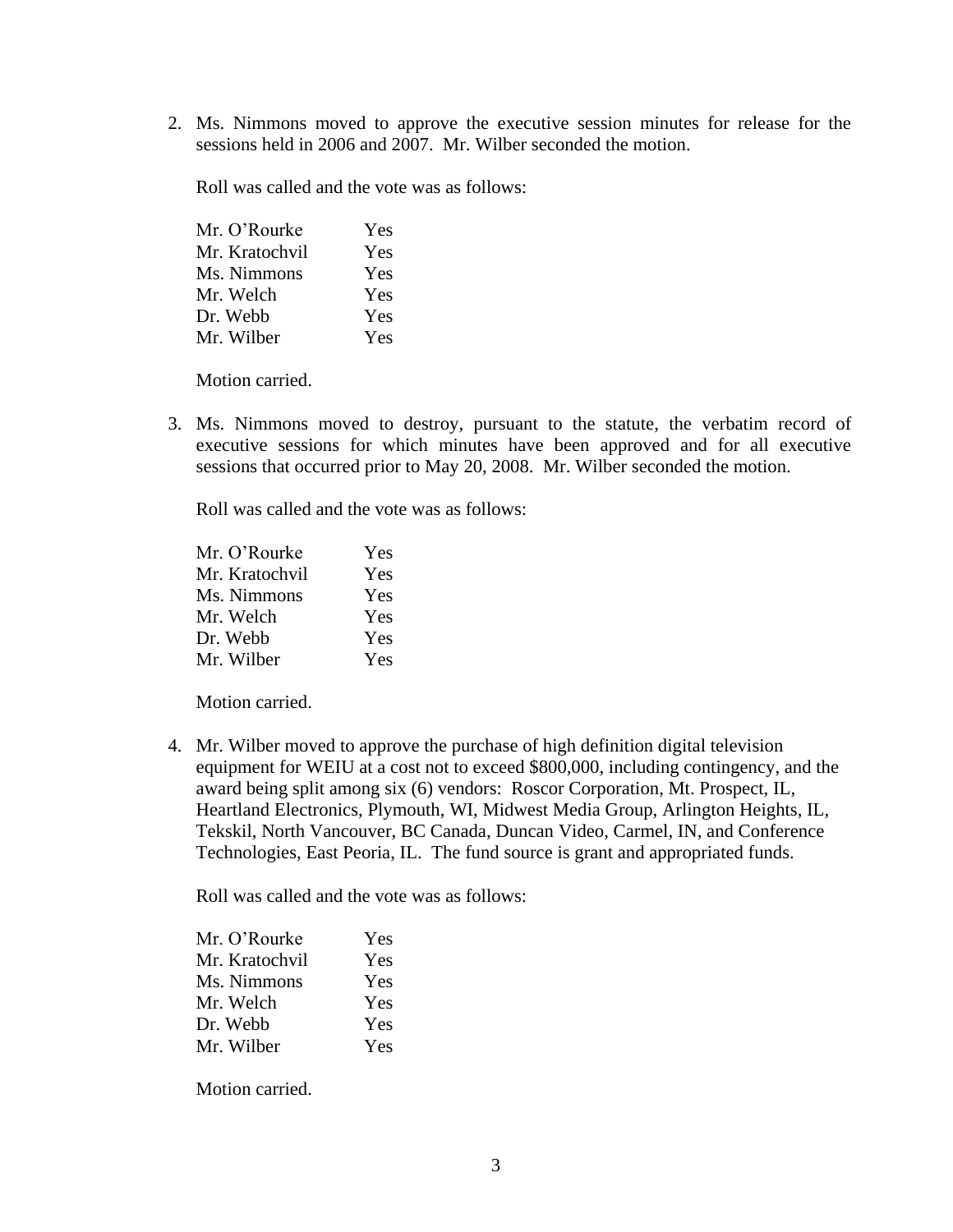5. Mr. Kratochvil moved to approve the purchase of software licenses and maintenance at a cost not to exceed \$700,000 from Oracle Corporation, Redwood Shores, CA. This software stores data and interfaces with other applications to provide essential user services such as transcript and document imaging, billing services and financial recordkeeping for the period January 1, 2010 through June 30, 2014. Maintenance costs will not increase more than four percent per year. The fund source is appropriated funds. Mr. Wilber seconded the motion.

Roll was called and the vote was as follows:

| Mr. O'Rourke   | Yes |
|----------------|-----|
| Mr. Kratochvil | Yes |
| Ms. Nimmons    | Yes |
| Mr. Welch      | Yes |
| Dr. Webb       | Yes |
| Mr. Wilber     | Yes |

Motion carried.

6. Ms. Nimmons moved to approve the purchase of master planning services at a cost of \$274,115.00, including contingency, from Loebl Schlossman & Hackl, Chicago, IL. The contract will provide the University with assistance in the design and development of a sustainable master plan which will provide a framework for future development of the campus. The fund source is local funds. Mr. Wilber seconded the motion.

Roll was called and the vote was as follows:

| Mr. O'Rourke   | Yes |
|----------------|-----|
| Mr. Kratochvil | Yes |
| Ms. Nimmons    | Yes |
| Mr. Welch      | Yes |
| Dr. Webb       | Yes |
| Mr. Wilber     | Yes |

Motion carried.

7. Ms. Nimmons moved to approve the name change of the Afro-American Cultural Center. The name will be changed to Cultural Center. The request was made by the Office of Minority Affairs and supported by the Black Student Union. The motion was seconded by Mr. Kratochvil.

Roll was called and the vote was as follows:

Mr. O'Rourke Yes Mr. Kratochvil Yes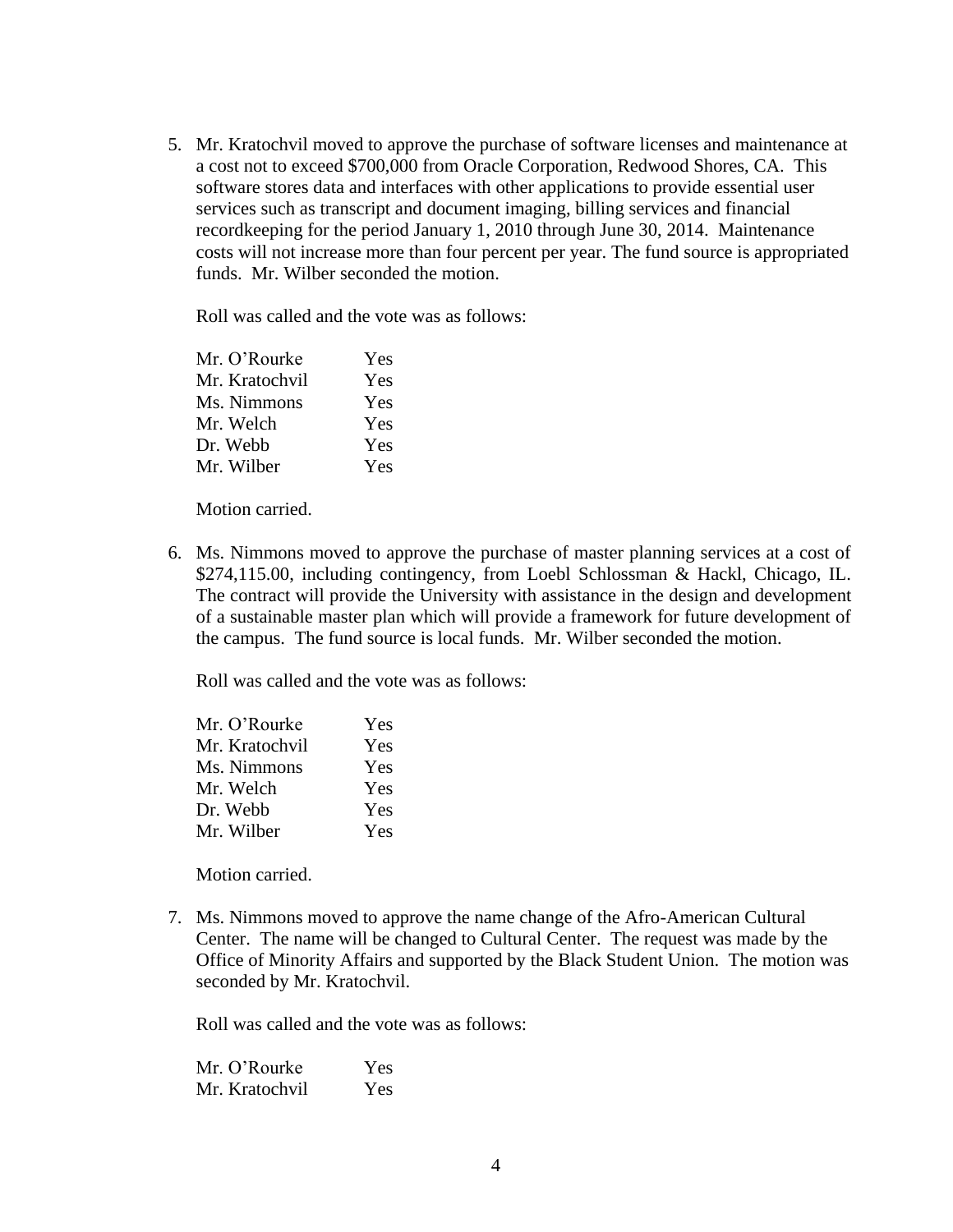Ms. Nimmons Yes Mr. Welch Yes Dr. Webb Yes Mr. Wilber Yes

Motion carried.

8. A revision to Board Governing *Policies* was provided as a first reading.



Policy: II.D. Academic Freedom and Responsibility

Issued: January 16, 1996

The following revisions are being presented as a first reading to Board Governing *Policy*  Article II.D.:

# **D. Academic Freedom and Responsibility.**

In adopting the following statements concerning academic freedom and responsibility, the Board affirms that academic freedom should not be abridged or abused and joins the numerous other organizations which have endorsed such principles.

### **1. Academic Freedom.**

Institutions of higher education are conducted for the common good and not to further the interest of either the individual faculty member or the institution as a whole. The common good depends upon the free search for knowledge and truth and its free exposition. Academic freedom is essential to these purposes and applies to teaching, research, and publication. Academic freedom in research is fundamental to the search for knowledge and truth. Academic freedom in teaching is fundamental for the protection of the rights of the faculty member in teaching and of the student to freedom in learning. Academic freedom in publication is fundamental to foster an environment of intellectual curiosity and dialogue. This freedom carries with it duties and responsibilities correlative with these rights.

- a. Faculty members are entitled to full freedom in research and in the publication of the results, subject to the adequate performance of their other academic duties; but research for pecuniary return should be based upon an understanding with the authorities of the institution.
- b. Faculty members are entitled to freedom in the classroom in discussing their subjects, but they should be careful not to persistently introduce into their teaching controversial matters having no relation to their subject.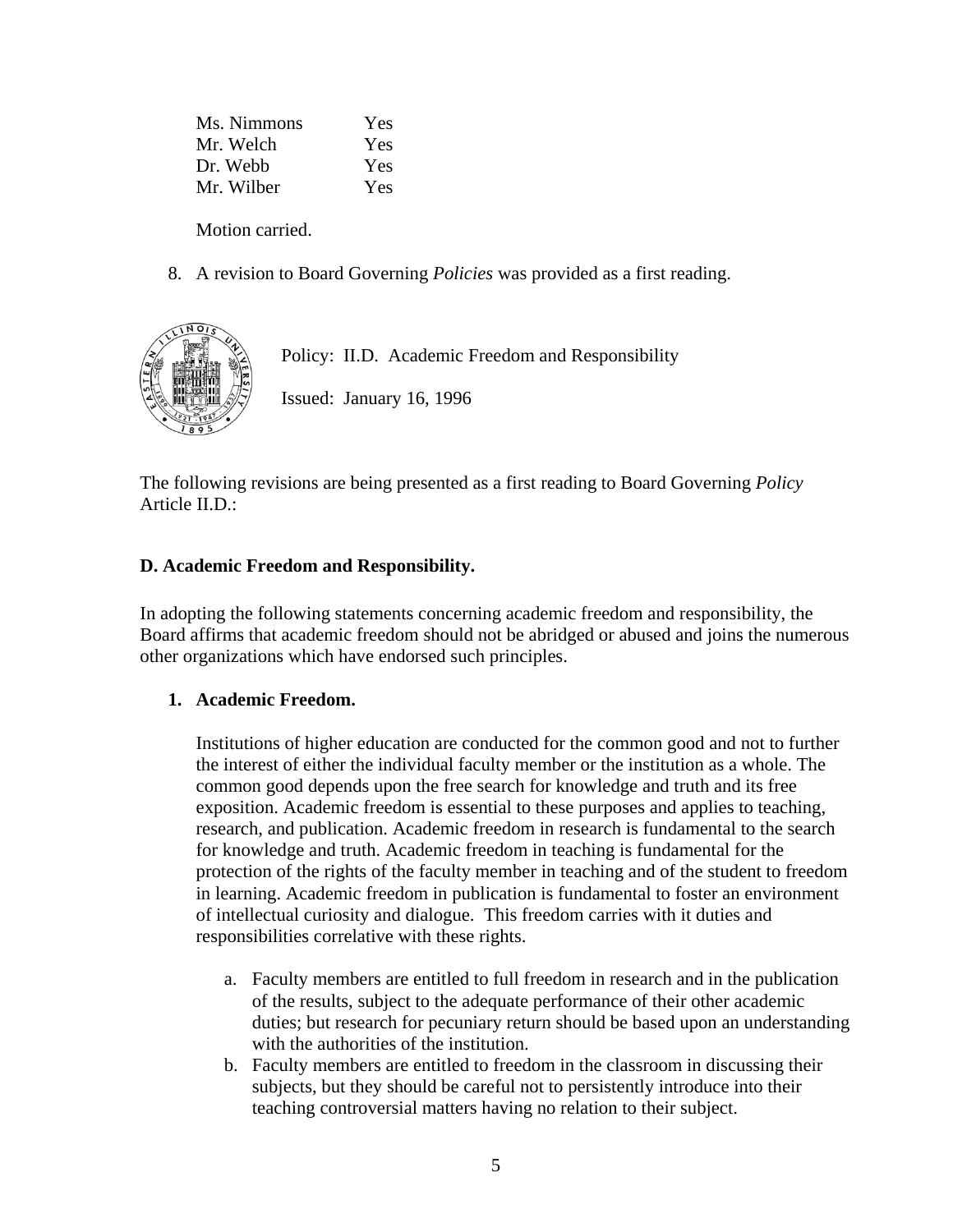c. College or university faculty members are citizens, members of a learned profession, and officers of an educational institution. When they speak or write as a citizen on matters of public concern they should be free from institutional censorship or discipline, but their special position in the community imposes special obligations. As a person of learning and an educational officer, they should remember that the public may judge their profession and their institution by their utterances. Hence, they should at all times be accurate, should exercise appropriate restraint, should show respect for the opinions of others, and should indicate that they are not institutional spokespersons.

### E. **Revision to Board Governing** *Policies* **[First Reading] (Cont.)**

- d. In accordance with 110 ILCS 665/10-140, all faculty and staff members are free to communicate views on any matter of public or private concern to any branch of the state or federal government or any member thereof provided that the employee does not represent that he or she speaks for or on behalf of the university unless otherwise authorized. Faculty and staff members may also:
	- i. display political buttons, stickers, or patches provided that such display by faculty members in instructional settings is relevant to the instructional purpose;
	- ii. attend partisan political rallies provided that the faculty or staff member is not on duty; and
	- iii. display partisan bumper stickers on his or her vehicle.
- 9. Mr. Kratochvil moved to approve the new request for Citibank, Chicago, IL, as a depository for local funds. Mr. Wilber seconded the motion.

Roll was called and the vote was as follows:

| Mr. O'Rourke   | Yes |
|----------------|-----|
| Mr. Kratochvil | Yes |
| Ms. Nimmons    | Yes |
| Mr. Welch      | Yes |
| Dr. Webb       | Yes |
| Mr. Wilber     | Yes |
|                |     |

Motion carried.

#### **Information Items**

#### **President's Report**

Dr. Perry introduced Ms. Barbara Burke, Athletic Director, who gave a report on the NCAA Federal Graduation Rate, and Graduation Success Rate. Ms. Burke shared that currently EIU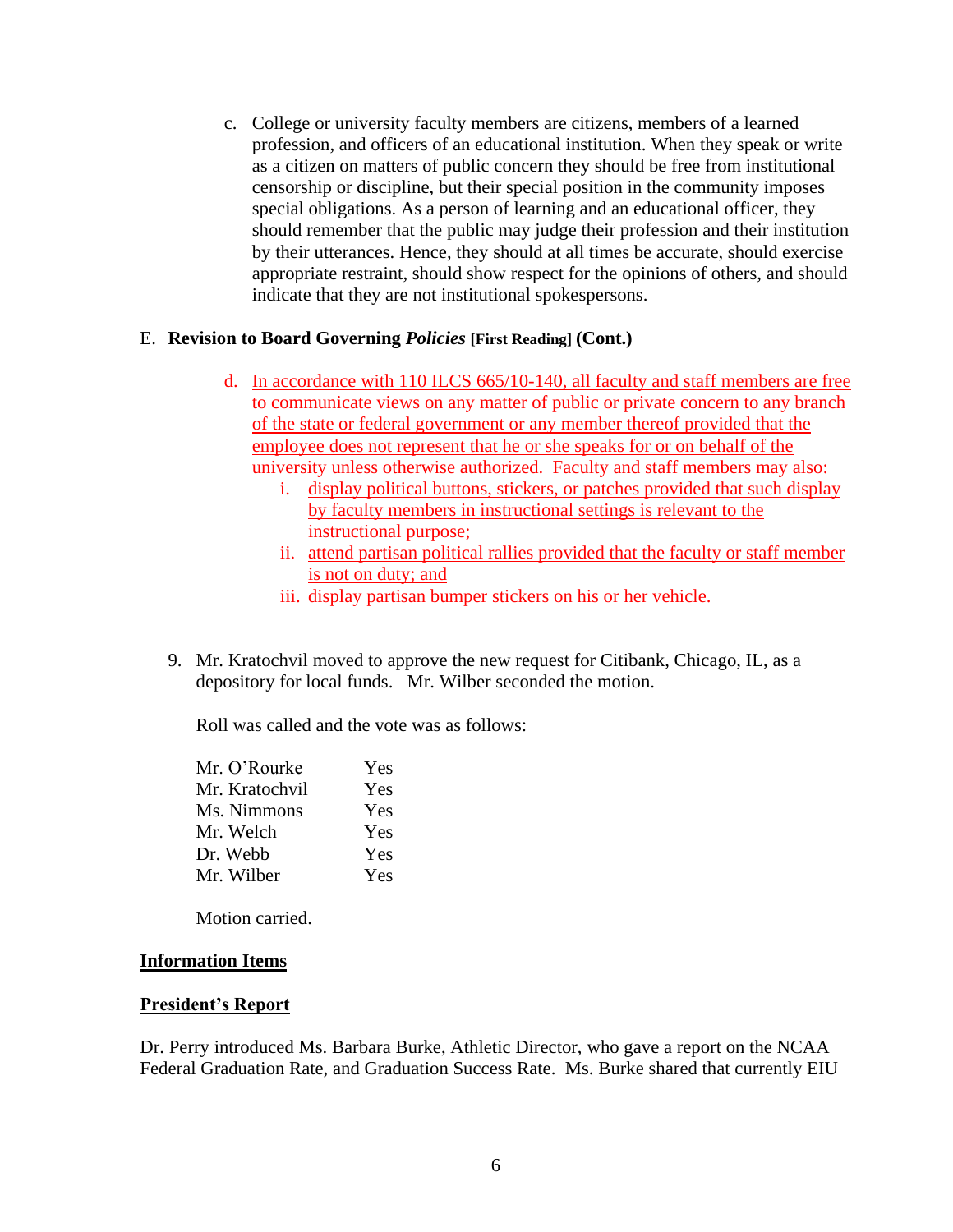is right at or just above the national average in FGR and GSR. She also reported that EIU's student athletes did quite well in the NCAA Division I 08 – 09 Academic Progress Rate.

# **Report from Board Chair**

Mr. O'Rourke reported that the Board self-assessment tool is nearly complete, and that once the evaluation is complete it will be mailed to the Board members. Completed evaluations would be returned to the President's Office for compilation, and a report of the findings would be provided at either the March or April Board meeting.

# **Committee Reports**

Executive Committee – No report.

Board Relations – No report.

Finance/Audit Committee – Dr. Webb reported that he met with Ms. Sherry McRaven, Director of Internal Auditing. There was also some discussion of the new Textbook Rental Center building, and some discussion of the division of duties that will be necessary after Dr. Nilsen's retirement.

Academic & Student Affairs Committee – Mr. Welch shared that Dr. Lord gave a report on an integrated learning conference, and Dr. Nadler gave a report on the scheduled opening date of the Textbook Rental Center building. Also mentioned was the death of Coach Moore, and Mr. Welch expressed condolences to her family and friends. The committee also received an update on the H1N1 virus and its impact on campus, and a brief update on the MAP program.

Board Regulations – No Report

# **Earned Degrees Report**

Dr. Lord reported that a record high of 3,018 degrees were awarded in FY2009. He shared that there has been a modest but steady increase in graduate programs over the past few years, and that the list of the largest majors has essentially remained unchanged with Elementary Education being the largest undergraduate major and Education Administration being the largest graduate program.

# **Alumni Association Report**

Mr. Steve Rich, Executive Director of Alumni Services, provided a report on Alumni Association events. In FY2009, the Alumni Association hosted 40 events, with almost 3,000 people in attendance. He also mentioned some Alumni events that were held during Homecoming weekend and during the summer. In addition to Alumni events, Mr. Rich shared information on the Alumni Association magazine *Old Main Line*, which is printed and distributed twice a year, and some scholarships that are administered through the Alumni Association.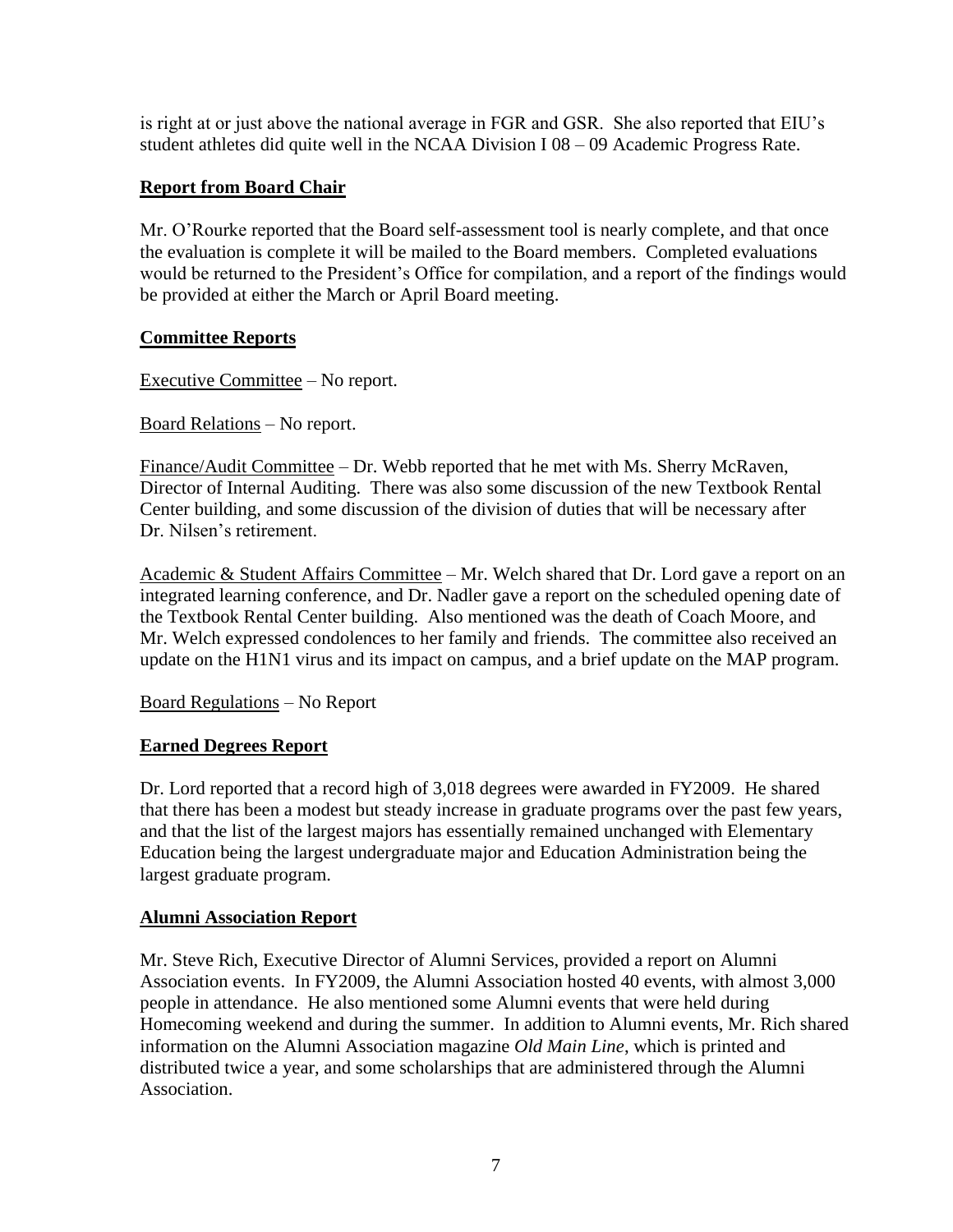## **Enrollment Report, Summer and Fall 2009**

Dr. Lord reported that there was a drop in summer enrollment last year, caused primarily by the economy. Many students who choose not to remain in Charleston for summer semester take classes online instead. Dr. Lord shared fall enrollment numbers of 11,966 students, which is very close to the goal of 12,000. He also mentioned a decline in freshman enrollment for this year, as fewer high school graduates are enrolling in four-year institutions.

### **Reports from Constituencies**

Faculty Senate – Dr. John Pommier reported on several Faculty Senate initiatives, one of which was the MAP Grant resolution. Dr. Pommier also shared that the President's Council, Representative Chapin Rose, and Senator Dale Righter were invited to attend Faculty Senate meetings recently. President's Council & Representative Rose were able to attend, but Senator Righter was not. Dr. Pommier invited members of the Board of Trustees to attend a Faculty Senate meeting in the coming semester.

Student Government – Michelle Murphy reported that 23 of 30 Student Senate seats are up for re-election. She also shared that changes to the student body constitution are on the upcoming ballot. Ms. Murphy mentioned that membership in Panther Nation is up to 443 students. She also congratulated those involved for their work on the Renewable Energy Center.

#### **Summary of Purchases \$100,000 - \$249,999**

| Vendor                      | Type of Purchase                                                     | <b>Bids</b> | Amount  |
|-----------------------------|----------------------------------------------------------------------|-------------|---------|
| <b>TMB</b> Productions, LLC | <b>Styx performances for Family</b><br>Weekend                       | a           | 103,000 |
| Moorhead-Gruber Architects  | Design services for the<br>renovation of Stevenson Dining<br>Service | b           | 167,200 |

a. Approval not required per Section V.B.1.d. of the Board *Regulations.* Vendor selection made in accordance with the Qualifications Based Selection (QBS) Act.

### **Deposit and Investment Report**

For the quarter ending September 30, 2009: Operating Funds Investment Performance – The University had an average daily investment balance of \$42,073,217.60 and a net average daily balance of \$40,060,201.37. The annualized average yield was .19%. Endowment Funds Investment Performance – The Portfolio Market Value as of September 30, 2009 was \$479,052.95, which was a 12.7% return on investments for the quarter.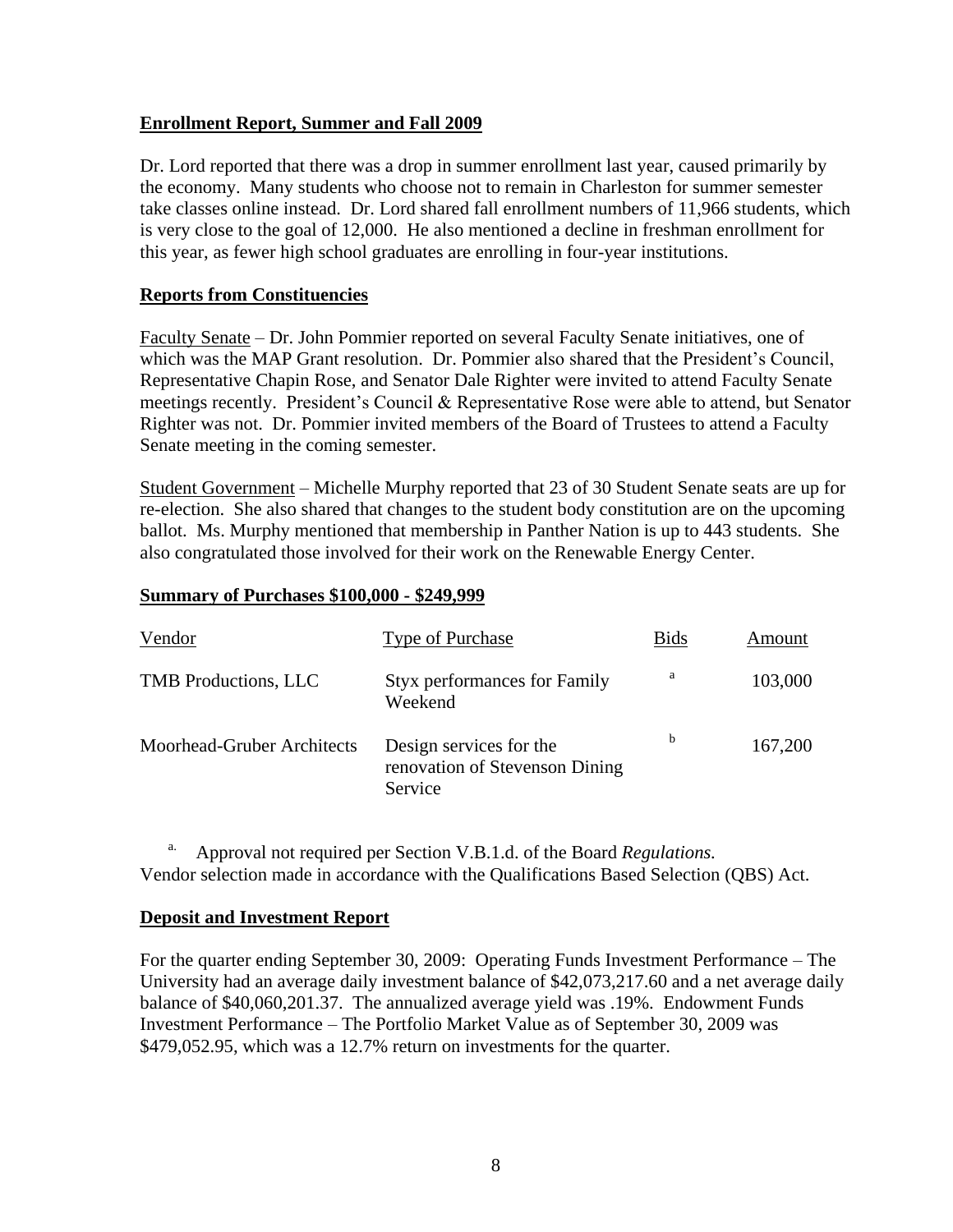## **Income Producing Contracts**

Dr. Weber reported that there has been a 7% increase in growth for FY09, as compared to FY08. He also reported that in FY09, EIU lost a significant grant, as the state of Illinois discontinued the Traffic Safety Management Grant. In FY09 there were 352 awards, with a value of \$11,430,330. This was a 6.92% increase in value over FY08.

### **Special Recognition**

Mr. O'Rourke presented the following Commendation to Dr. Jill Nilsen:

# *Commendation Presented to Dr. Jill F. Nilsen*

*WHEREAS, Dr. Jill F. Nilsen chose Eastern Illinois University as her institution of choice for earning both her bachelor's and master's degrees in speech pathology and audiology; and*

*WHEREAS, Dr. Nilsen, after earning her doctorate from the University of Illinois, returned to her alma mater in 1976 as a faculty member in speech pathology and served as chairperson of that department from 1984 to 1990; and*

*WHEREAS, Dr. Nilsen served as associate dean of the Graduate School from 1990 to 1993, before moving to central administration; and* 

WHEREAS, Dr. Nilsen assumed the role of acting vice president for external *relations in 1998 and was permanently named to that position in 2001; and*

WHEREAS, in addition to her service to EIU, Dr. Nilsen has given freely of *her time and talents to many community organizations; and*

*WHEREAS, the students, faculty and staff at Eastern Illinois University, as*  well as the citizens of Illinois, have greatly benefited from her years of *dedication and commitment; and* 

*WHEREAS, the Eastern Illinois University Board of Trustees, too, has greatly benefited from Dr. Nilsen's attention to detail and offers of assistance over the years; and*